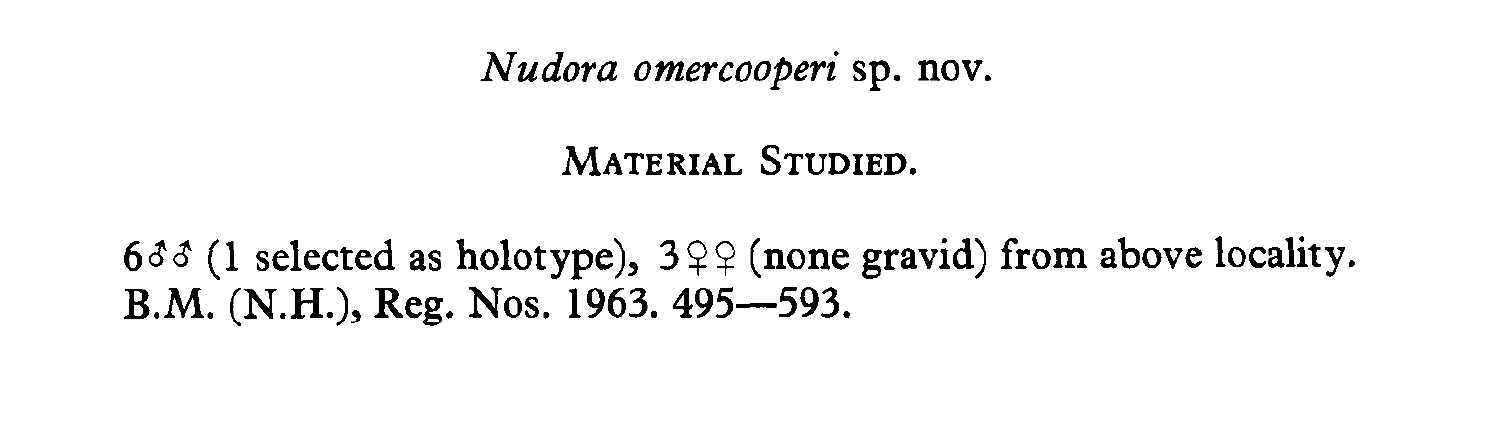## MEASUREMENTS AND RATIOS.

| a   |   | b   |          | c   |    | V   |             | Body length. (mm). |  |
|-----|---|-----|----------|-----|----|-----|-------------|--------------------|--|
| 39. | 3 | 8.  | 8        | 12. | 4  |     |             | 1.18               |  |
| 42. | 3 | 8.  | 9        | 11. | 9  |     |             | 1.27               |  |
| 40. | 0 | 9.  | 6        | 12. |    |     |             | 1.32               |  |
| 39. | 4 | 10. | 2        | 11. | 9  |     |             | 1.34               |  |
| 44. | 5 | 10. | 2        | 11. | -3 |     |             | 1.38               |  |
| 47. |   | 9.  | 4        | 12. | 6  |     |             | 1.46               |  |
| 35. | 3 | 9.  | $\bf{0}$ | 8.  | 5. | 86. |             | 1.20               |  |
| 34. | 9 | 8.  | 8        | 12. |    | 90. |             | 1.22               |  |
| 39. | 9 | 10. | 0        | 13. | 2  | 89. |             | 1.29               |  |
|     |   |     |          |     |    |     | $2^{\circ}$ | $\overline{2}$     |  |

Measurements (in mm in body lengths above).

### **MALES**

Body breadth: 0.030; 0.030; 0.033; 0.034; 0.031; 0.031. Head diameter 0.014; 0.013; 0.013; 0.014; 0.013; 0.016. Length of cephalic setae: 0.013; 0.014; 0.014; 0.013; 0.013. Length of pharyngeal rods: 0.025; 0.028; 0.030; 0.028; 0.029; 0.031. Length of oesophagus: 0.134; 0.142; 0.138; 0.132; 0.135; 0.155. Length of spicules: 0.035; 0.035; 0.040; 0.039; 0.035; 0.035. Length of gubernaculum: 0.044; 0.042; 0.044; 0.047; 0.045; 0.042. Diameter of cloaca: 0.026; 0.022; 0.029; 0.031; 0.031; 0.027; 0.026. Tail length; 0.095; 0.107; 0.109; 0.113; 0.122; 0.116.

### FEMALES

Body breadth: 0.034; 0.035; 0.033. Head diameter: 0.014; 0.016; 0.017. Length of cephalic setae: 0.022; 0.016; 0.019. Length of pharyngeal rods: 0.029; 0.026; 0.029. Length of oesophagus: 0.132; 0.139; 0.129. Anal diameter: 0.020; 0.019; 0.020. Length of vulvar flap: 0.039; 0.035; 0.038. Distance of vulva from anterior end of body 1.04; 1.10; 1.14.

Cuticle.

The annules are dense at the anterior end of the body where they over-lap and become less dense posteriorly but are never hollow or vacuolate (see INGLIS, 1964). The amphids lie between the first and second annules and there appear to be small anteriorly directed processes of the anterior edge of the second annule flanking them. Four files of spines are present on the anterior end of the body and then a further six files appear about one third the length of the oesophagus posterior to the head. The spines are directed posteriorly on the anterior end of the body until a point slighly posterior to the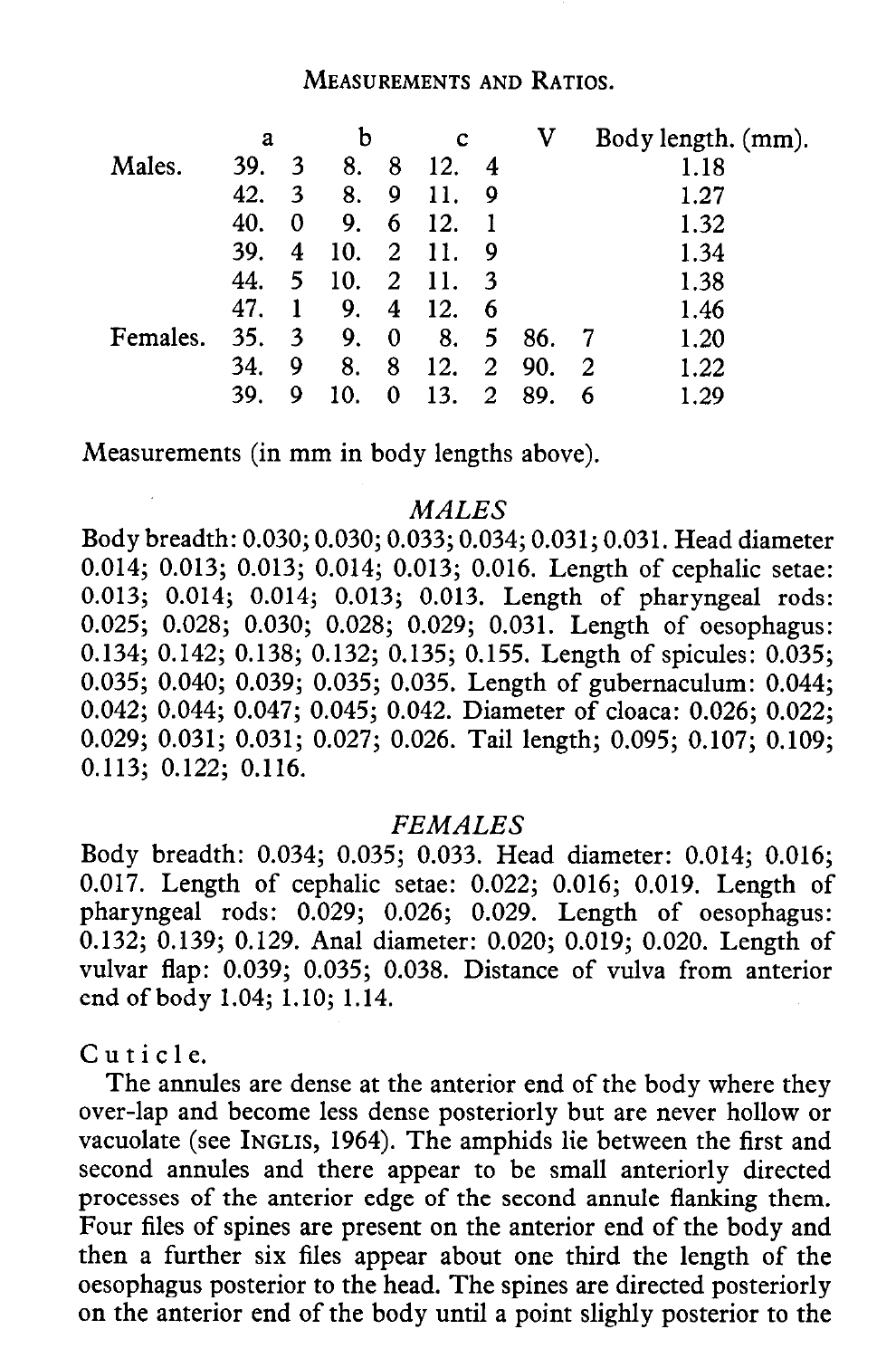posterior end of the oesophagus where they change direction over one annule. From this level posteriorly they are all directed anteriorly. The arrangement of the spines is distorted about the level of the cloacal opening in the males and about that of the vulva in the females (Figs. 6, 7 and 8).

Head and Oesophagus.

The mouth opening is surrounded by six setae (the outer circle of labial setae) posterior to which are four long setae of the cephalic circle (Fig. 1). The amphids are circular and supplied by a nerve from the posterior edge. The oesophagus is modified posteriorly as a distinct bulb with a division of its musculature into two parts (Fig. 4). and is modified into a swollen anterior zone in which the muscle fibres run anteriorly to supply the large dorsal and the paired smaller ventrolateral tooth-like structures (Fig. 1). This anterior zone is lined with thick cuticle.

#### Male.

The spicules are slim and the gubernaculum is massive, particularly at its distal end. It shows a certain amount of variation (Figs. 2, 3, 5, 7 & 8) but the general form is always the same, with a large median piece projecting between the spicules. There are two zones of modification of the cuticle, on the ventral surface of the body anterior to the cloaca1 opening, in which the cuticle is thickened and the edges of the annulations project above the general body surface. The more posterior of these is always shorter than the more anterior, about  $0.014-0.017$  mm and  $0.018-0.020$  mm long respectively. In the 1.18 mm specimen these supplements lie 0.074 mm and 0.127 mm anterior to the cloacal opening and in the 1.46 mm specimen they lie 0.061 mm and 0.151 mm respectively. In almost all the males the gubernaculum projects through the cloaca1 opening and the mid-ventral part of the tail immediately posterior to the cloaca1 opening is markedly depressed (Fig. 8).

# Females.

The reproductive system is single and reflexed. The vulvar opening is near the cloacal opening and is covered by a large cuticular flap which is not marked by cuticular striations (Fig. 6).

#### **DISCUSSION**

This species is clearly referable to the genus Nudora and can be distinguished from all the other species referred to that genus by the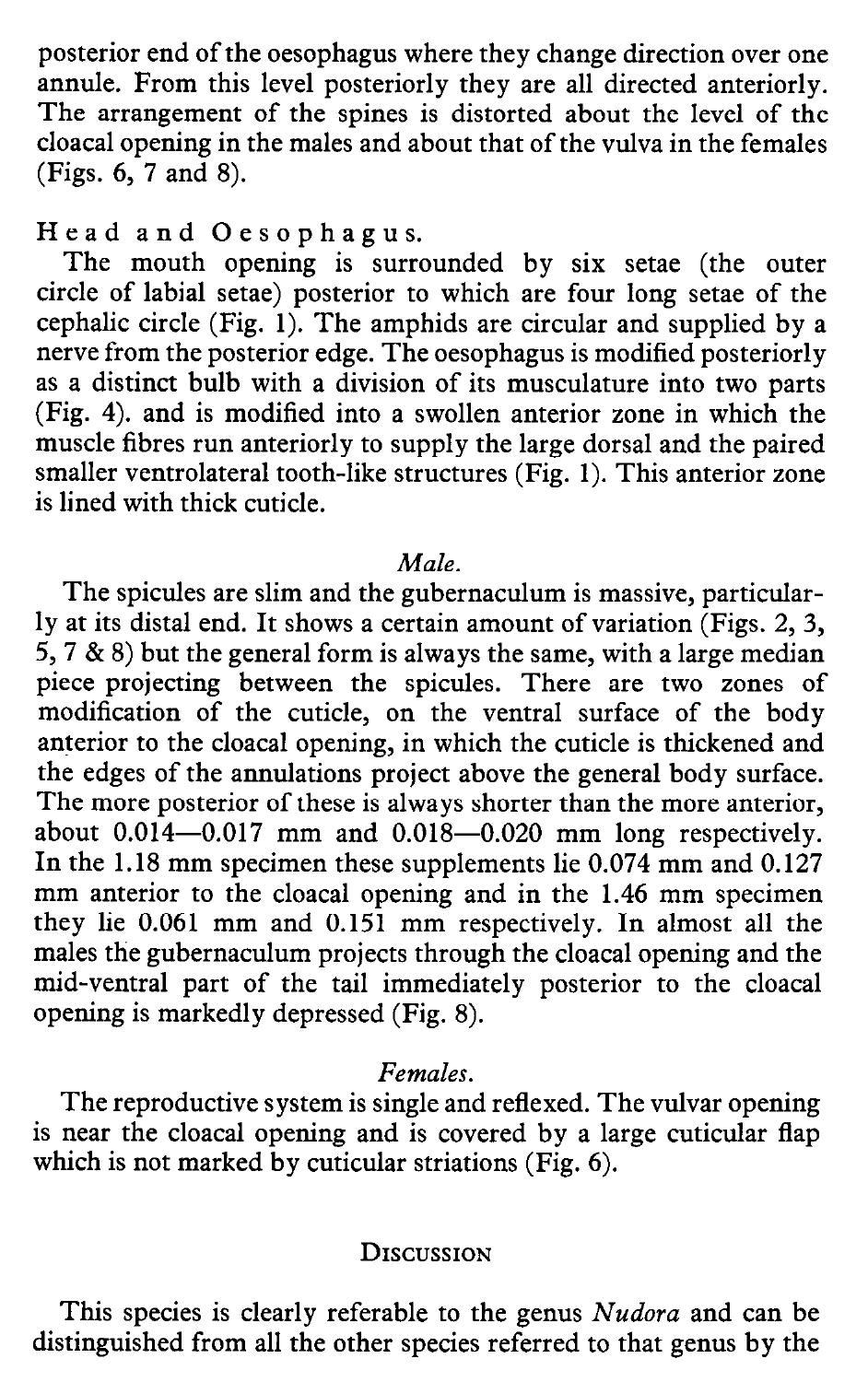massive form of the gubernaculum, the position of the amphid, the sizes of the anterior annules of the cuticle, the presence of two precloaca1 zones of modification on the male and the number of files of cuticular spines borne on the body surface (see WIESER, 1954, 1959).

# **SUMMARY**

Nudora omercooperi sp. nov. is described from a fresh-water spring below high tide mark at Claytons Rocks, South Africa. It is characterized by a massive gubernaculum and the form of various modifications of the cuticle.

#### RÉSUMÉ

Nudora omercooperi sp. nov. est une forme plus originale avec des déformations caractéristiques de la cuticule et un gubernaculum tres massif.